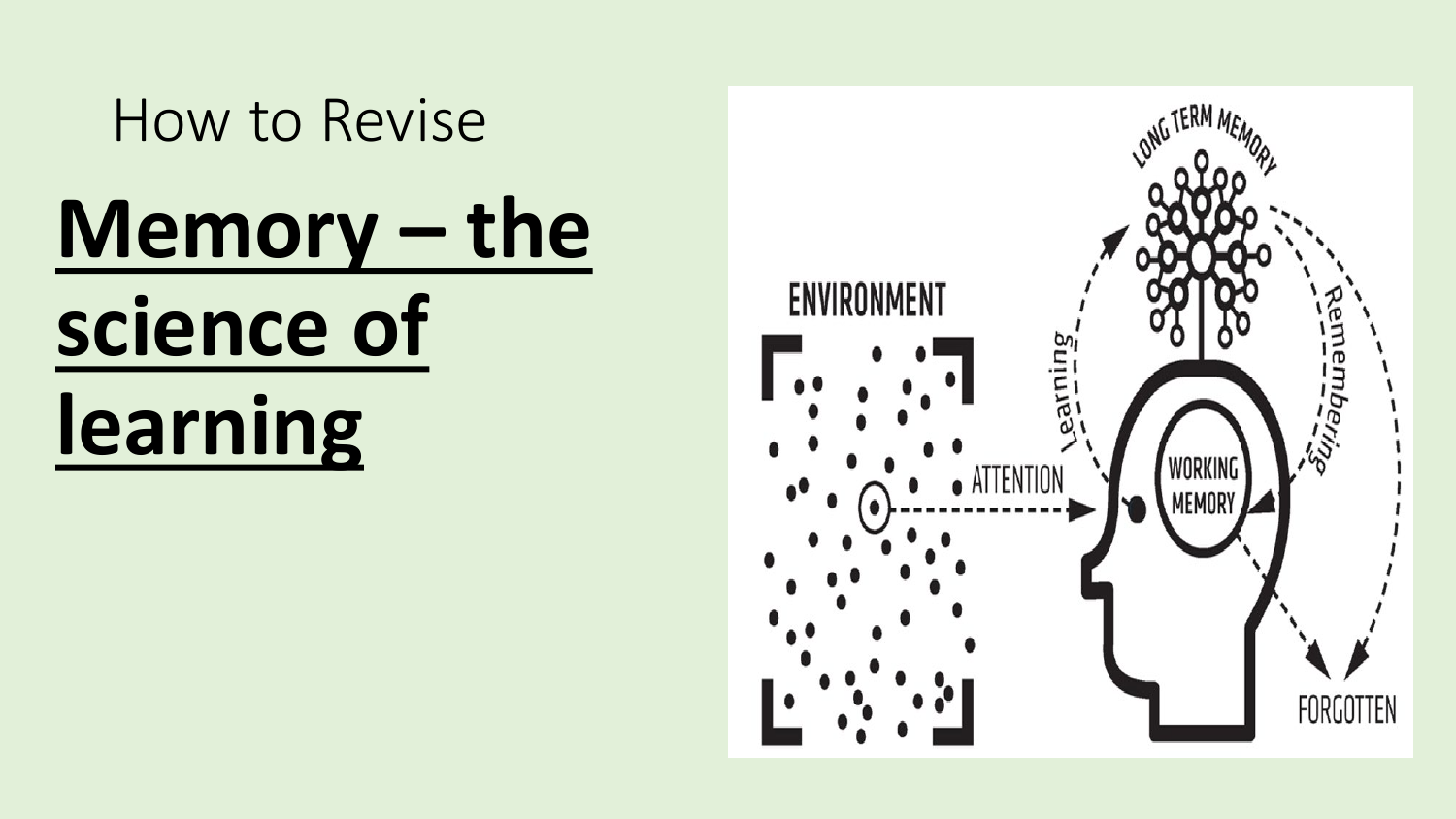## Task 1

• You will have 30 seconds to memorise the following number table.

| 16 | 15 | 21             | 11 | 9  |
|----|----|----------------|----|----|
| 22 |    | 8              | 23 | 5  |
| 3  | 4  | $\overline{2}$ | 20 | 14 |
| 12 | 7  | 24             | 6  | 13 |
| 19 | 25 | 17             | 10 | 18 |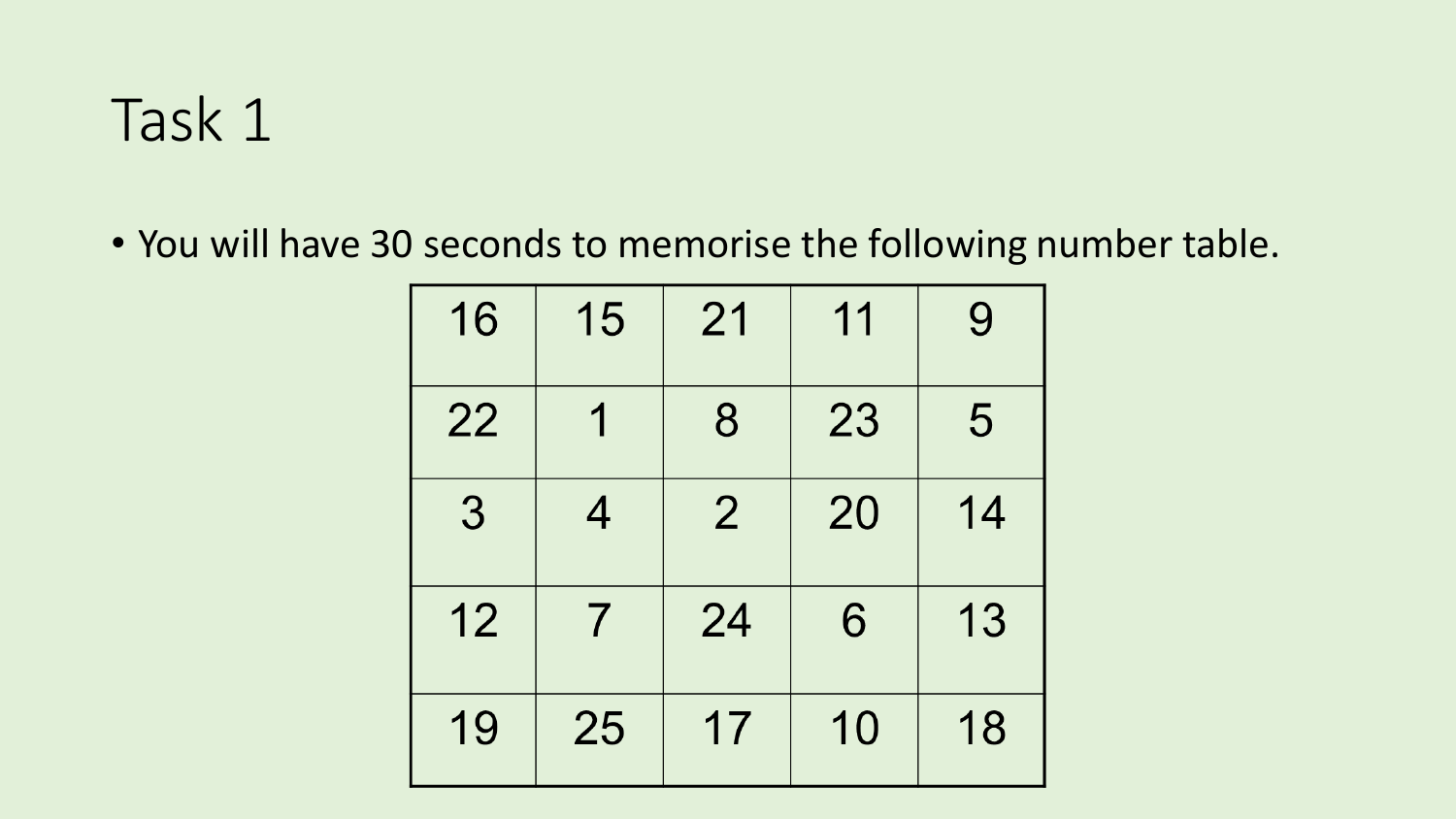## How to Revise

• We have a certain amount of attention to pay and this can be limited and can dramatically vary depending on the individual or the environment. In the diagram above, '**attention**' means we acknowledge new information and this is then transferred into our working memory.

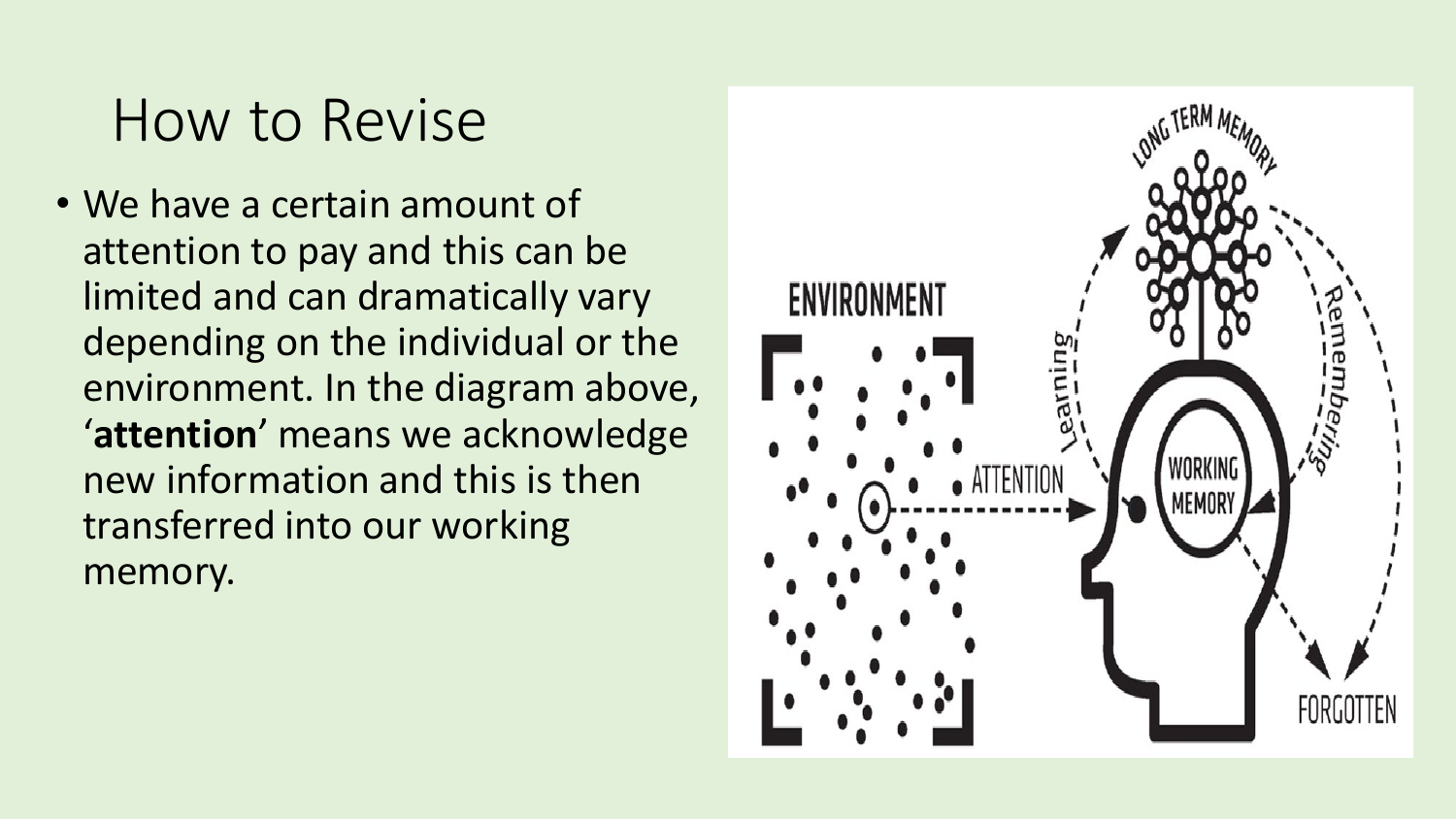• Our **working memory** is finite and we can only absorb a limited amount of information at a given time. This may be up to 30 seconds.

• How many numbers can you recall?

•**Working memory for most is between 3-7 items only.**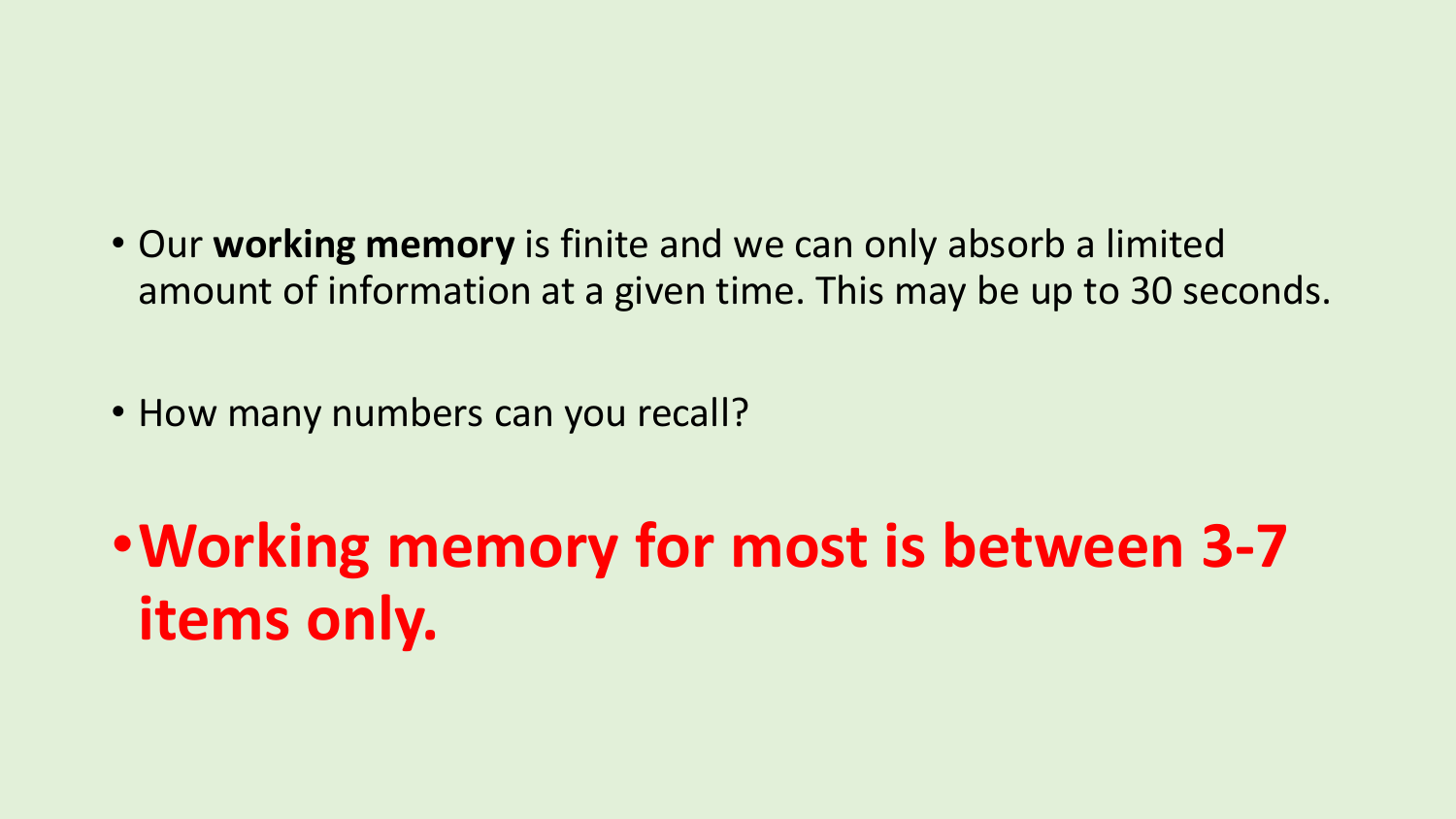| 16 | 15 | 21             | 11 | 9  |
|----|----|----------------|----|----|
| 22 |    | 8              | 23 | 5  |
| 3  | 4  | $\overline{2}$ | 20 | 14 |
| 12 | 7  | 24             | 6  | 13 |
| 19 | 25 | 17             | 10 | 18 |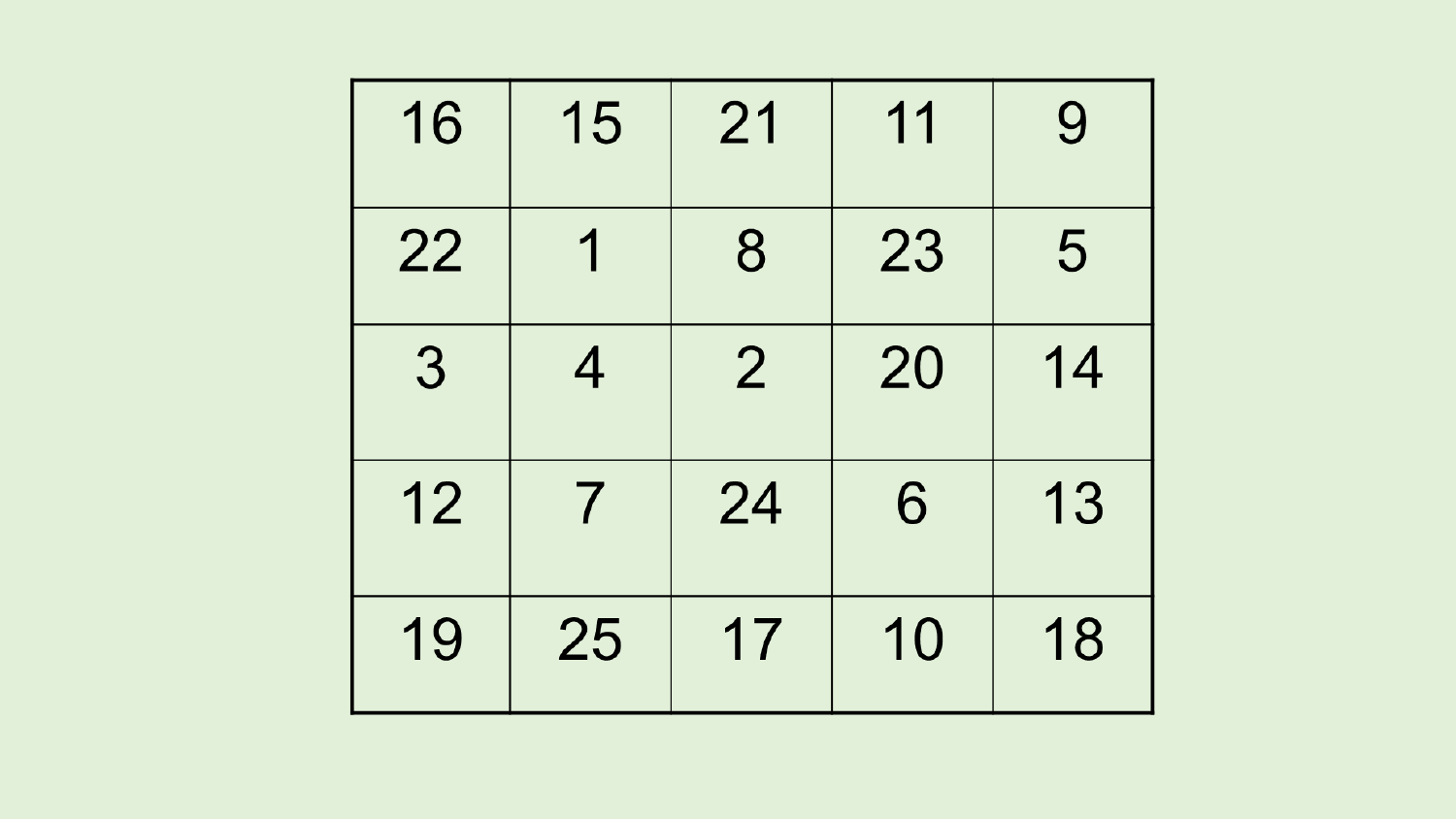As stated above, forgetting is completely natural. The following diagram outlines this process and is called the Ebbinghaus Forgetting Curve (1885).

**Typical Forgetting Curve for Newly Learned Information** 



Days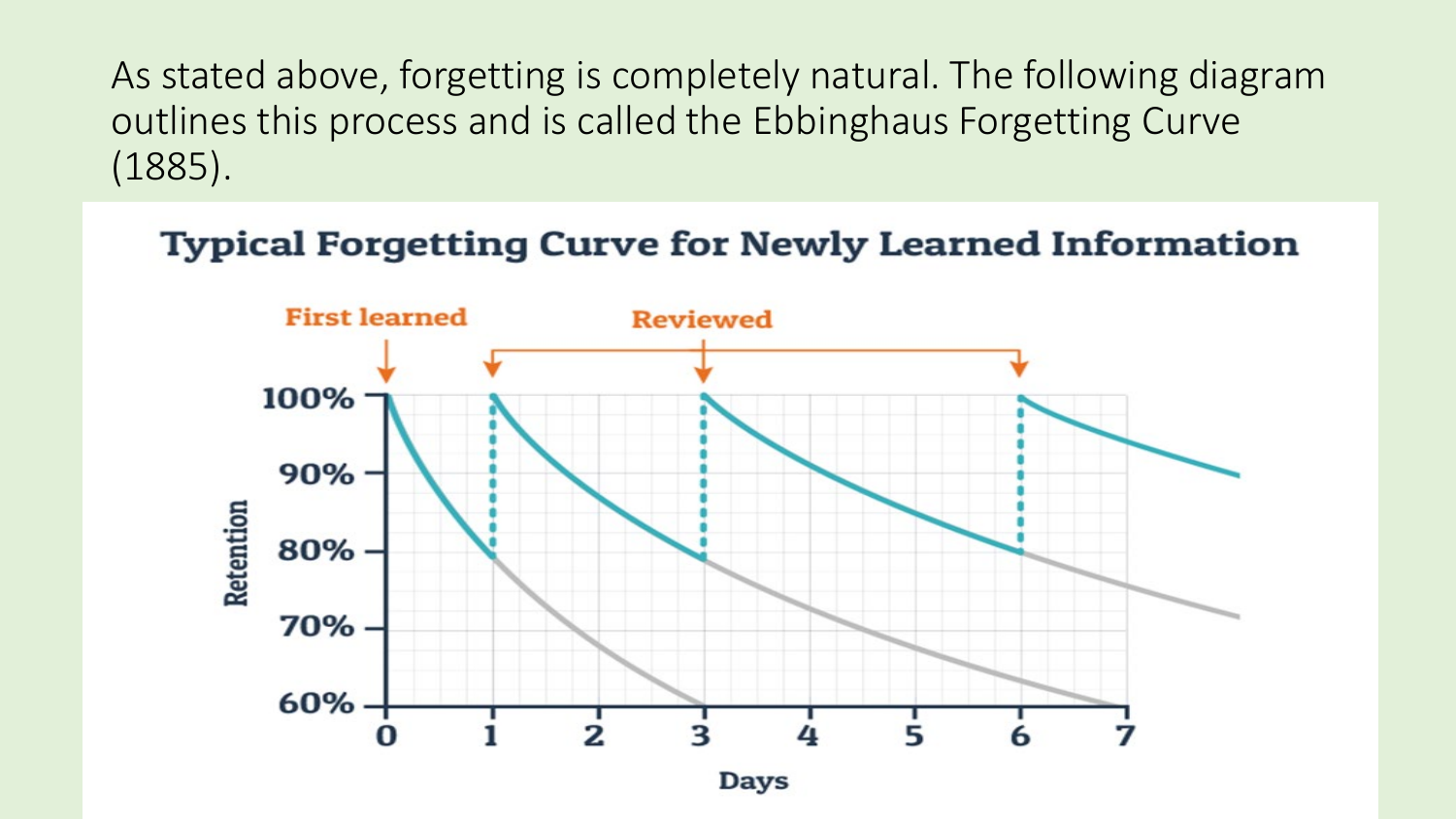## Ebinhous found that

- **Memory retention is 100% at the time of learning any particular piece of information (in the moment). However, this drops to 60% after three days.**
- A range of factors affect the rate of forgetting including motivation, the meaningful nature of the information, the strategies for revision and also psychological factors (sleep for example).
- **If each day, repetition of learning occurs and students take time to repeat information then the effects of forgetting are decreased.** According to research, information should be repeated within the first 24 hours of learning to reduce the rate of memory loss.